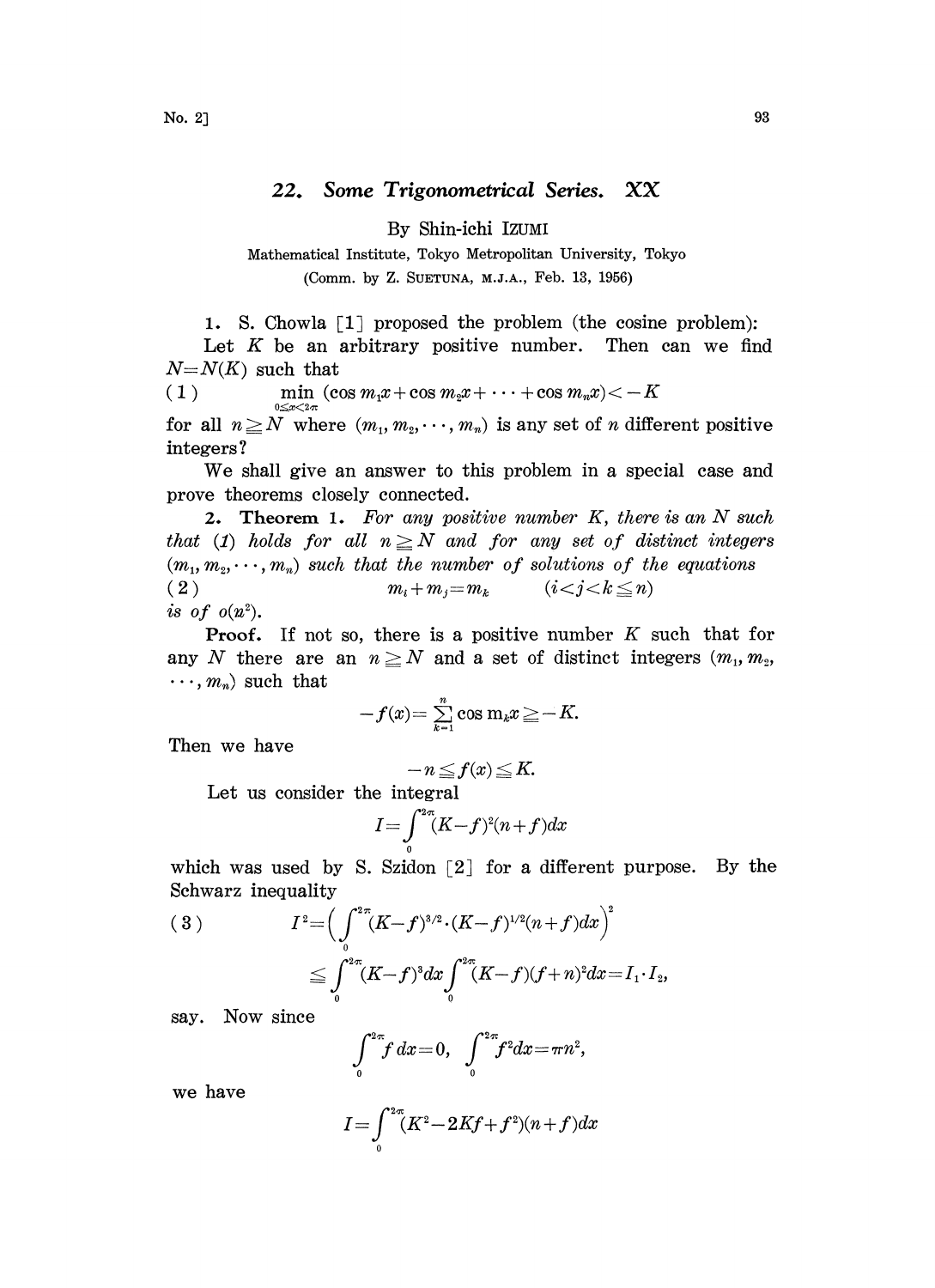$$
=2\pi K^{2}n+n\int_{0}^{2\pi}f^{2}dx-2K\int_{0}^{2\pi}f^{2}dx+\int_{0}^{2\pi}f^{3}dx
$$

$$
=(\pi n^{2}+2\pi K^{2}n-2\pi Kn)+\int_{0}^{2\pi}f^{3}dx=\alpha_{n}+\int_{0}^{2\pi}f^{3}dx
$$

and then

$$
I^{2} = \alpha_{n}^{2} + 2\alpha_{n} \int_{0}^{2\pi} f^{3} dx + \left(\int_{0}^{2\pi} f^{3} dx\right)^{2}.
$$

We have also

$$
I_1 = \int_0^{2\pi} (K^3 - 3K^2f + 3Kf^2 - f^3) dx
$$
  
=  $(3\pi Kn + 2\pi K^3) - \int_0^{2\pi} f^3 dx = \beta_n - \int_0^{2\pi} f^3 dx$ 

and

$$
I_2 = \int_0^{2\pi} (K - f)(n^2 + 2nf + f^2) dx
$$
  
=  $(2\pi K n^2 - 2\pi n^2 + \pi K n) - \int_0^{2\pi} f^3 dx = \gamma_n - \int_0^{2\pi} f^3 dx.$ 

By (3) we obtain

$$
(2\alpha_n+\beta_n+\gamma_n)\int_0^{2\pi}\!\!\!f^3dx\leq \beta_n\gamma_n-\alpha_n^2
$$

where

$$
2\alpha_n + \beta_n + \gamma_n = 2\pi Kn^2 + 4\pi K^2 n + 2\pi K^3
$$
  
\n
$$
= 2\pi K(n^2 + 2Kn + K^2) = 2\pi K(n+K)^2,
$$
  
\n
$$
\beta_n \gamma_n - \alpha_n^2 = \pi^2 n[-n^3 + 2K(K-1)n^2 + 4K^2(K-1)n + 2K^4].
$$
  
\nfor large *n*,  
\n
$$
- \int_0^{2\pi} f^3 dx \ge \pi (1 + o(1))n^2/2K.
$$

Hence, for large  $n$ ,

(4) 
$$
-\int_{0}^{2\pi} f^{3} dx \geq \pi (1+o(1))n^{2}/2K.
$$

On the other hand

$$
-\int_{0}^{2\pi} f^{3} dx = \int_{0}^{2\pi} \left(\sum_{i=1}^{n} \cos^{2} m_{i} x + 2 \sum_{i, j=1 \atop i < j}^{n} \cos m_{i} x \cos m_{j} x\right) \sum_{k=1}^{n} \cos m_{k} x dx
$$
  
= 
$$
\int_{0}^{2\pi} \left\{\sum_{i, j=1 \atop i < j}^{n} (\cos (m_{i} - m_{j}) x + \cos (m_{i} + m_{j}) x) - \frac{1}{2} \sum_{i=1}^{n} \cos 2m_{i} x\right\} \sum_{k=1}^{n} \cos m_{k} x dx.
$$

Let  $S=S(n)$  be the number of solutions of (2), then

$$
-\int_{0}^{2\pi} f^3 dx \leq 2\pi S + \pi n/2,
$$

which contradicts (4), since  $S = o(n^2)$ .

3. Theorem 2. Let  $0 < \alpha < 1/2$ . If  $\sum\limits_{k=1}^n\cos\,m_kx\!\geq\!-n,$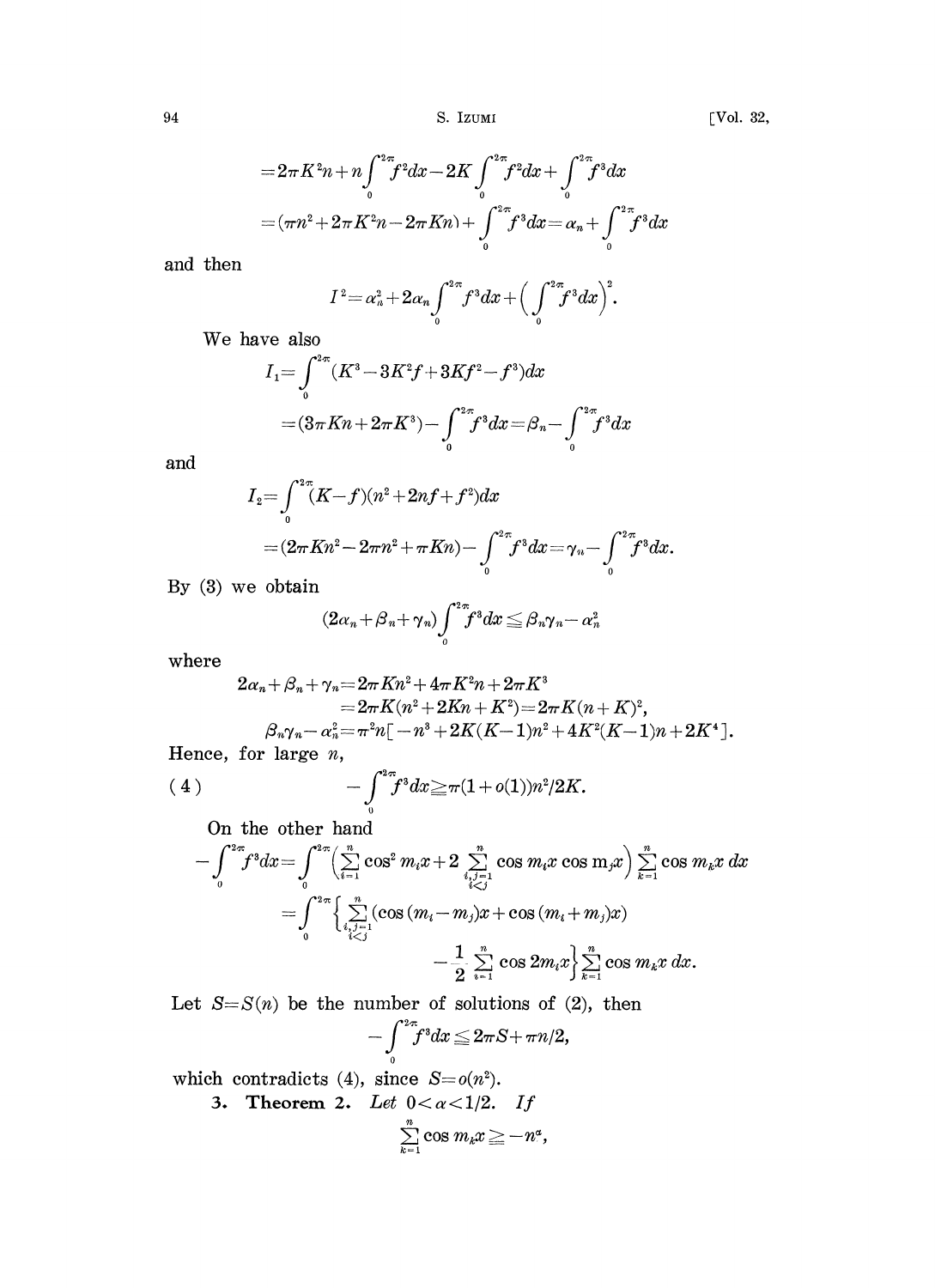then the number of solutions of  $(2)$  is greater than

 $\frac{1}{4}n^{2-a}(1+o(1))$ 

as  $n \rightarrow \infty$ .

**Proof.** Let 
$$
K=n^a
$$
 in the proof of Theorem 1, then  
\n
$$
2\alpha_n + \beta_n + \gamma_n = 2\pi n^{2+a}(1+o(1)),
$$
\n
$$
\beta_n \gamma_n - \alpha_n^2 = -\pi^2 n^4 (1+o(1))
$$

and then

$$
-\int_0^{2\pi} f^3 dx \geqq (\pi/2)n^{2-a}(1+o(1)).
$$

Thus we get the theorem as in  $\S 2$ .

4. Theorem 3. For any positive number  $K$ , there is an  $N$  such that (1) holds for all  $n \geq N$  and for any set of distinct integers  $(m_1, m_2, \dots, m_n)$  such that the number of solutions of the equations (5)  $m_i \pm m_j = m_k \pm m_l$   $(i < j \leq n, k < l \leq n)$ is of  $o(n^3)$ .

Proof. As in the proof of Theorem 1, if not so, there is a positive number K such that for any N there are an  $n \geq N$  and a set of distinct integers  $(m_1, m_2, \dots, m_n)$  such that<br> $-f(x) = \sum_{k=1}^n \cos m_k x \geq -K,$ 

$$
-f(x) = \sum_{k=1}^n \cos m_k x \geq -K,
$$

and then

$$
-n \leq f(x) \leq K.
$$

Let us eonsider the integral

$$
J = \int_{0}^{2\pi} (K - f)^{3} (n + f) dx
$$

whose square is less than

$$
\int_{0}^{2\pi} (K-f)^{4} dx \int_{0}^{2\pi} (K-f)^{2} (n+f)^{2} dx = J_{1} \cdot J_{2},
$$

say. Now

$$
J = (3\pi Kn^2 + 2\pi K^3n - 3\pi K^2n) - (n - 3K) \int_0^{2\pi} f^3 dx - \int_0^{2\pi} f^4 dx,
$$
  
\n
$$
J_1 = (2\pi K^4 + 6\pi K^2n) - 4K \int_0^{2\pi} f^3 dx + \int_0^{2\pi} f^4 dx,
$$
  
\n
$$
J_2 = (\pi n^3 + 2\pi K(K-2)n^2 + \pi K^2n) + (2n - 2K) \int_0^{2\pi} f^3 dx + \int_0^{2\pi} f^4 dx.
$$
  
\nsee the inequality  $J^2 \le J_1 \cdot J_2$  becomes  
\n
$$
3\pi^2 K^2n^4 - 2\pi^2 K^3(K-3)n^3 - \pi^2 K^4(4K-3)n^2 - 2\pi^2 Kn
$$

Hence the inequality  $J^2 \leq J_1 \cdot J_2$  becomes

$$
3\pi^{2}K^{2}n^{4}-2\pi^{2}K^{3}(K-3)n^{3}-\pi^{2}K^{4}(4K-3)n^{2}-2\pi^{2}Kn
$$
  
+
$$
(-2\pi Kn^{3}+4\pi K^{2}(K-1)n^{2}+2\pi K^{3}(4K+1)n+4\pi K^{5})\int_{0}^{2\pi}f^{3}dx
$$
  
+
$$
(n^{2}+2Kn+K^{2})\Big(\int_{0}^{2\pi}f^{3}dx\Big)^{2}
$$